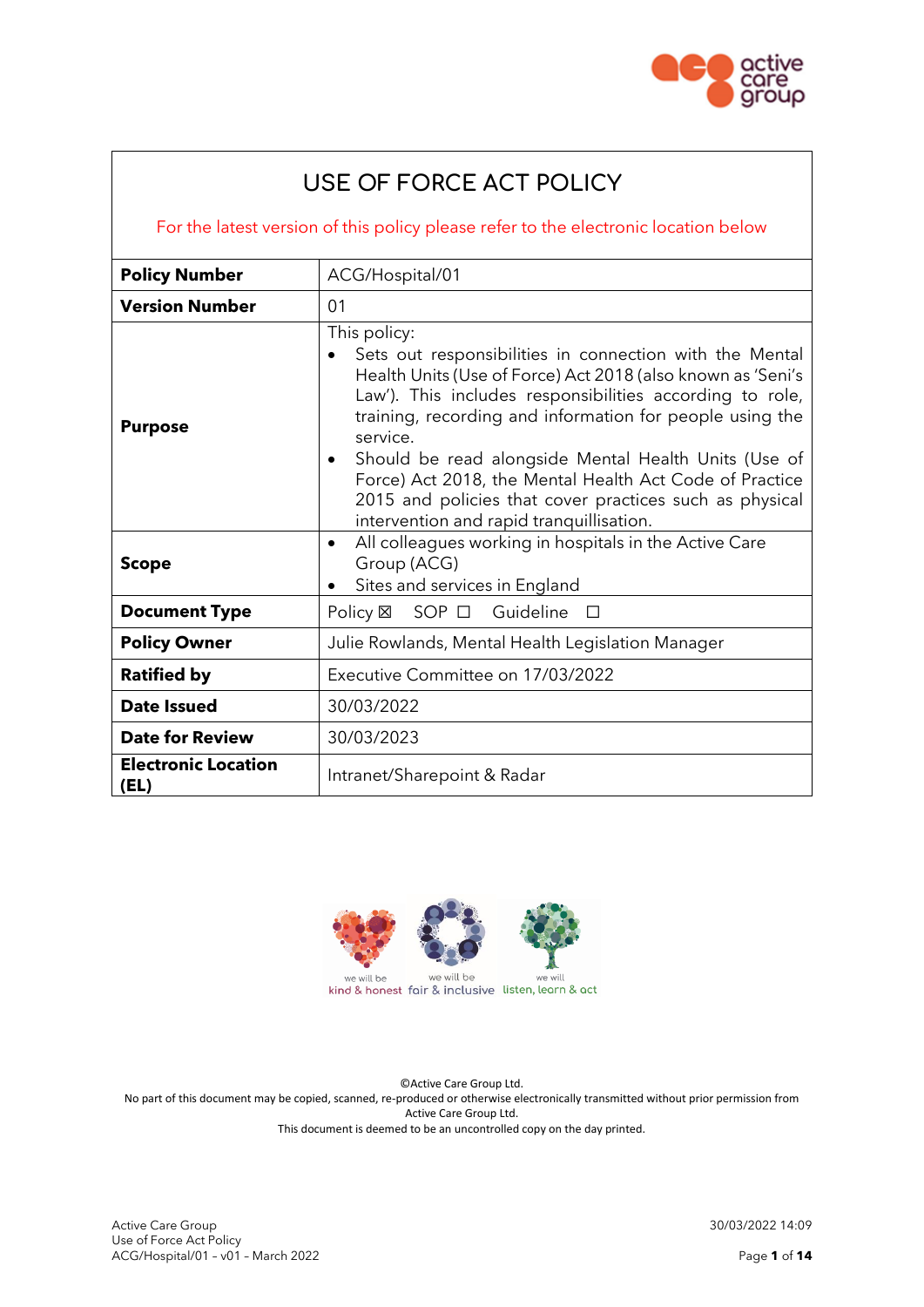

# **USE OF FORCE ACT POLICY**

| Contents                                                |                                | Page           |
|---------------------------------------------------------|--------------------------------|----------------|
| Introduction                                            |                                | 3              |
| Scope                                                   |                                | 3              |
| Aim                                                     |                                | 3              |
| Definitions                                             |                                | 3              |
| Minimising the use of force                             |                                | $\overline{4}$ |
| The Responsible Person                                  |                                | 5              |
| Roles and responsibilities                              |                                | 6              |
| Training                                                |                                | $\overline{7}$ |
| Recording requirements                                  |                                | 8              |
| Negligible use of force                                 |                                | 9              |
| Concerns regarding the use of force                     |                                | 10             |
| Consent and capacity                                    |                                | 11             |
| Additional considerations for children and young people |                                | 11             |
| Information about the use of force                      |                                | 11             |
| Investigation of death or serious injury                |                                | 13             |
| Police attendance on site                               |                                | 13             |
| Implementation                                          |                                | 13             |
| Monitoring                                              |                                | 14             |
| Equality impact statement                               |                                | 14             |
| Document version history                                |                                | 14             |
|                                                         |                                |                |
| <b>Appendices</b>                                       |                                |                |
| Appendix A                                              | Delegation of responsibilities |                |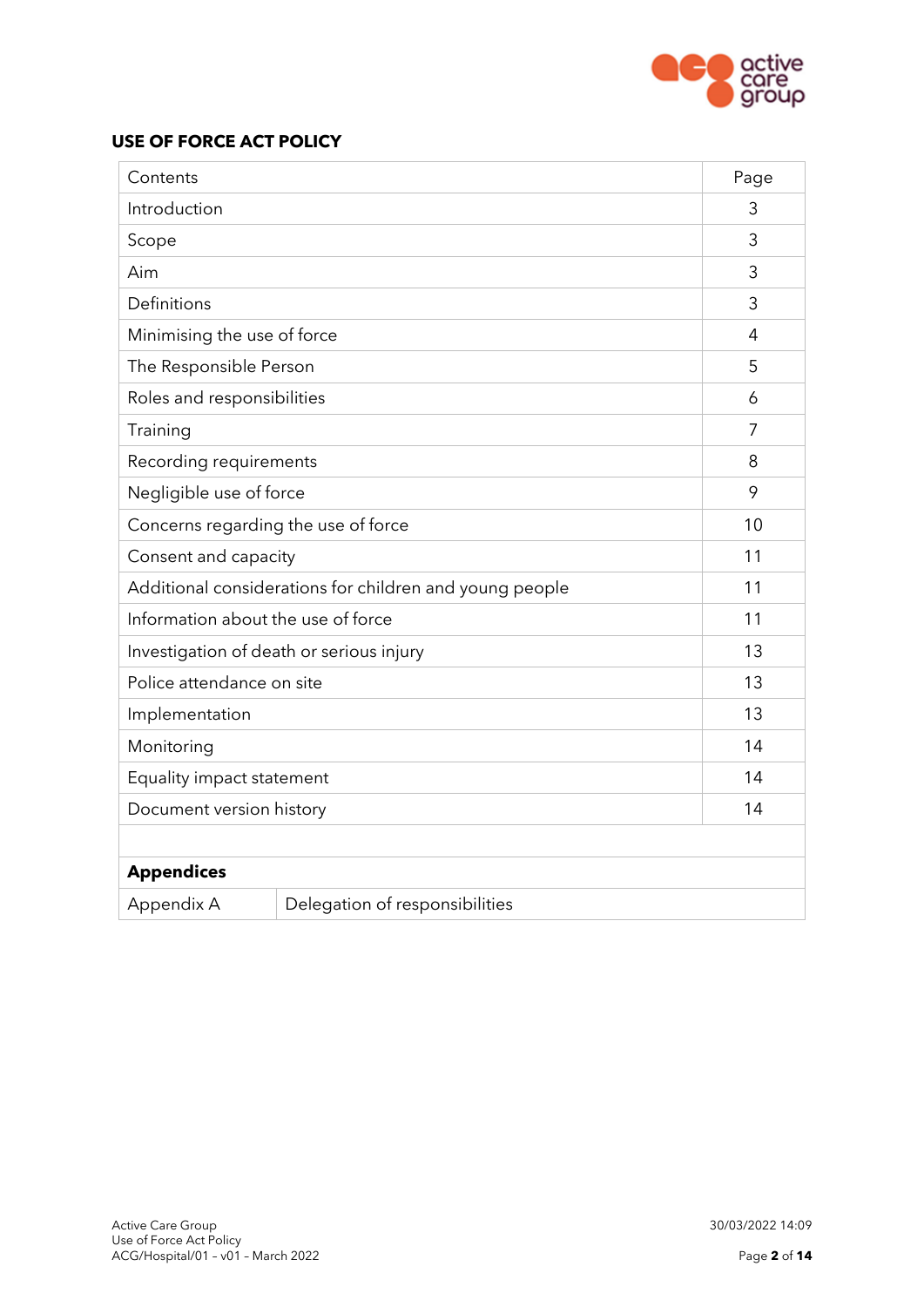

## **INTRODUCTION**

- 1. Between 2000 and 2014, 46 mental health patients across the UK died following episodes of restraint.
- 2. In 2010, Olaseni (Seni) Lewis died after being restrained by 11 police officers in the Bethlem Hospital. The Act, sometimes referred to as 'Seni's law', was introduced via a Private Members Bill and was passed in November 2018.
- 3. The key provisions of the [Mental Health Units \(Use of Force\) Act 2018](http://www.legislation.gov.uk/ukpga/2018/27/enacted) ('the Act') came in to force on 1 April 2022.
- 4. The Act aims for greater transparency and accountability around the use of restraint in mental health settings and introduces a number of requirements to support this, including publishing data on how and when physical force is used, and ensuring that any non-natural death in a mental health unit triggers an independent inquiry.

#### **SCOPE**

5. The Act imposes these requirements on 'mental health units', which for the purposes of ACG are services registered as independent hospitals (in England), registered to provide treatment to in-patients for mental disorder.

#### **AIM**

- 6. This policy sets out the key requirements of the Mental Health Use of Force Act 2018 and how these will be met across ACG, including:
	- reinforcing that the use of force is a last resort
	- identifying responsibilities of different staff members in relation to the Act
	- setting out data collection requirements
	- identifying training needs
	- how information will be provided to patients

#### **DEFINITIONS**

- 7. "Mental disorder" has the same meaning as in the Mental Health Act 1983, that is 'any disorder or disability of the mind'.
- 8. "Mental health unit" means—

(a) a health service hospital, or part of a health service hospital, in England, the purpose of which is to provide treatment to in-patients for mental disorder, or

(b) an independent hospital, or part of an independent hospital, in England—

(i) the purpose of which is to provide treatment to in-patients for mental disorder, and

(ii) where at least some of that treatment is provided, or is intended to be provided, for the purposes of the NHS.

9. "Patient" means a person who is in a mental health unit for the purpose of treatment for mental disorder or assessment.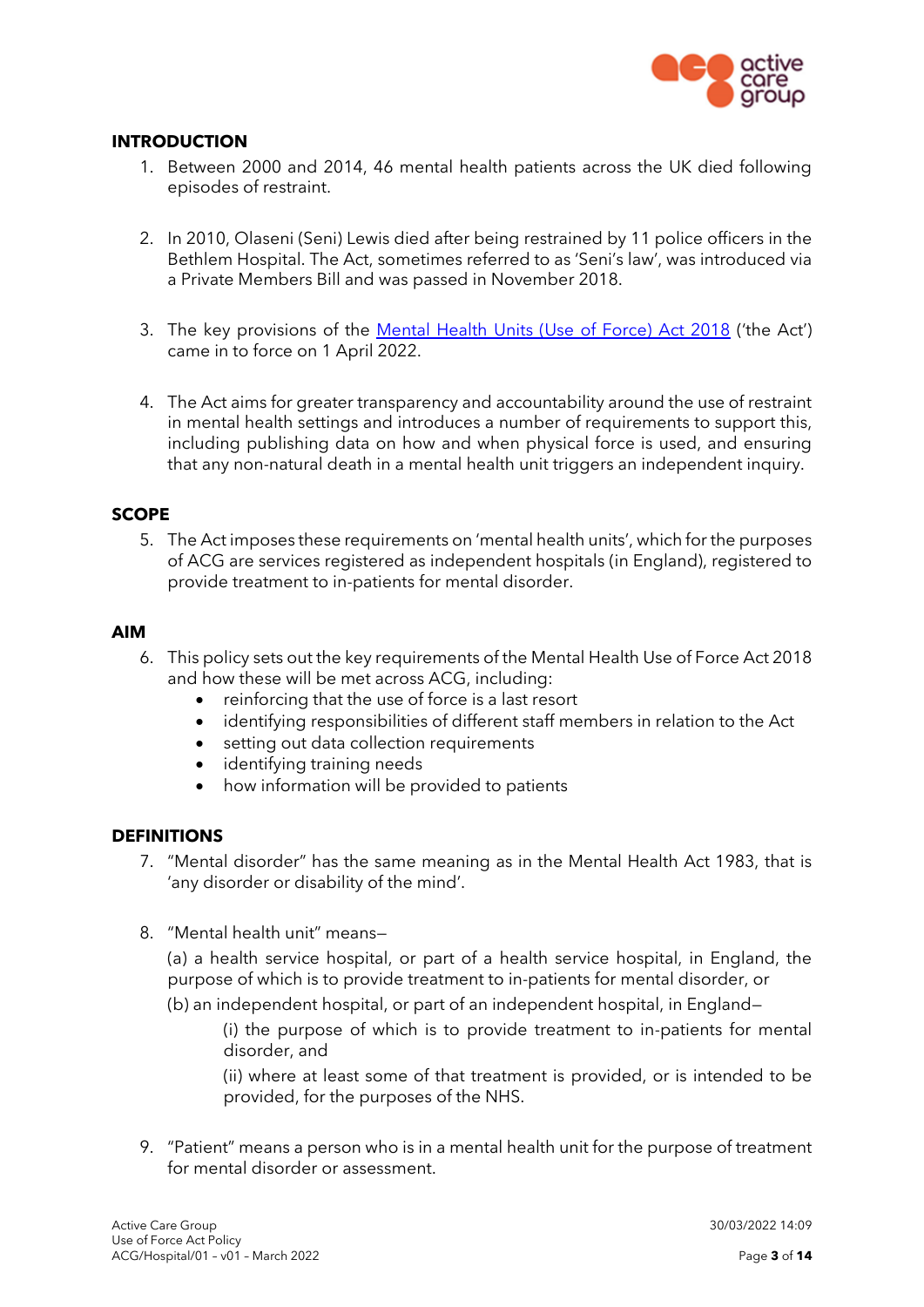

- 10. "Use of force" means the use of physical, mechanical or chemical restraint on a patient, or the isolation of a patient (which includes seclusion and segregation).
- 11. "Negligible use of force" means force that involves 'light or gentle and proportionate pressure'. It must be the minimum necessary to carry out therapeutic or caring activities, form part of the patient's care plan, be used with valid consent. Use of force is never negligible if it involves rapid tranquillisation, mechanical restraint or verbal or physical resistance from the patient.
- 12. "Physical restraint" means the use of physical contact which is intended to prevent, restrict or subdue movement of any part of the patient's body.
- 13. "Mechanical restraint" means the use of a device which is intended to prevent, restrict or subdue movement of any part of the patient's body, and is for the primary purpose of behavioural control.
- 14. The Company prohibits the use of mechanical restraints in non-secure services. Where, by exception, a site is considering the use of mechanical restraint for an individual, an extraordinary mechanical restraint committee (to include Chief Medical Officer, Director of Quality, the Responsible Clinician for the individual and the Hospital Director/Registered Manager, or nominated deputies of any of the above) must consider the case. See policy on the use of physical interventions for further guidance.
- 15. "Chemical restraint" means the use of medication which is intended to prevent, restrict or subdue movement of any part of the patient's body. For clarity, rapid tranquillisation is considered chemical restraint and the policy on rapid tranquillisation should be referred to alongside this policy where RT is utilised.
- 16. "Isolation" means any seclusion or segregation that is imposed on a patient.
- 17. "Seclusion" is the supervised confinement and isolation of a patient, away from other patients, in an area from which the patient is prevented from leaving, where it is of immediate necessity for the purpose of the containment of severe behavioural disturbance which is likely to cause harm to others (MHA Code of Practice)
- 18. "Long term segregation" is a situation where, in order to reduce a sustained risk of harm posed by the patient to others, which is a constant feature of their presentation, a multi-disciplinary review and representative from the responsible commissioning authority determines that a patient should not be allowed to mix freely with other patients on the ward on a long-term basis (MHA Code of Practice).

## **MINIMISING THE USE OF FORCE**

19. Active Care Group (ACG) is committed to delivering a high standard of person centred care at all times, and this includes managing behaviours that may place the patient or others at risk of harm.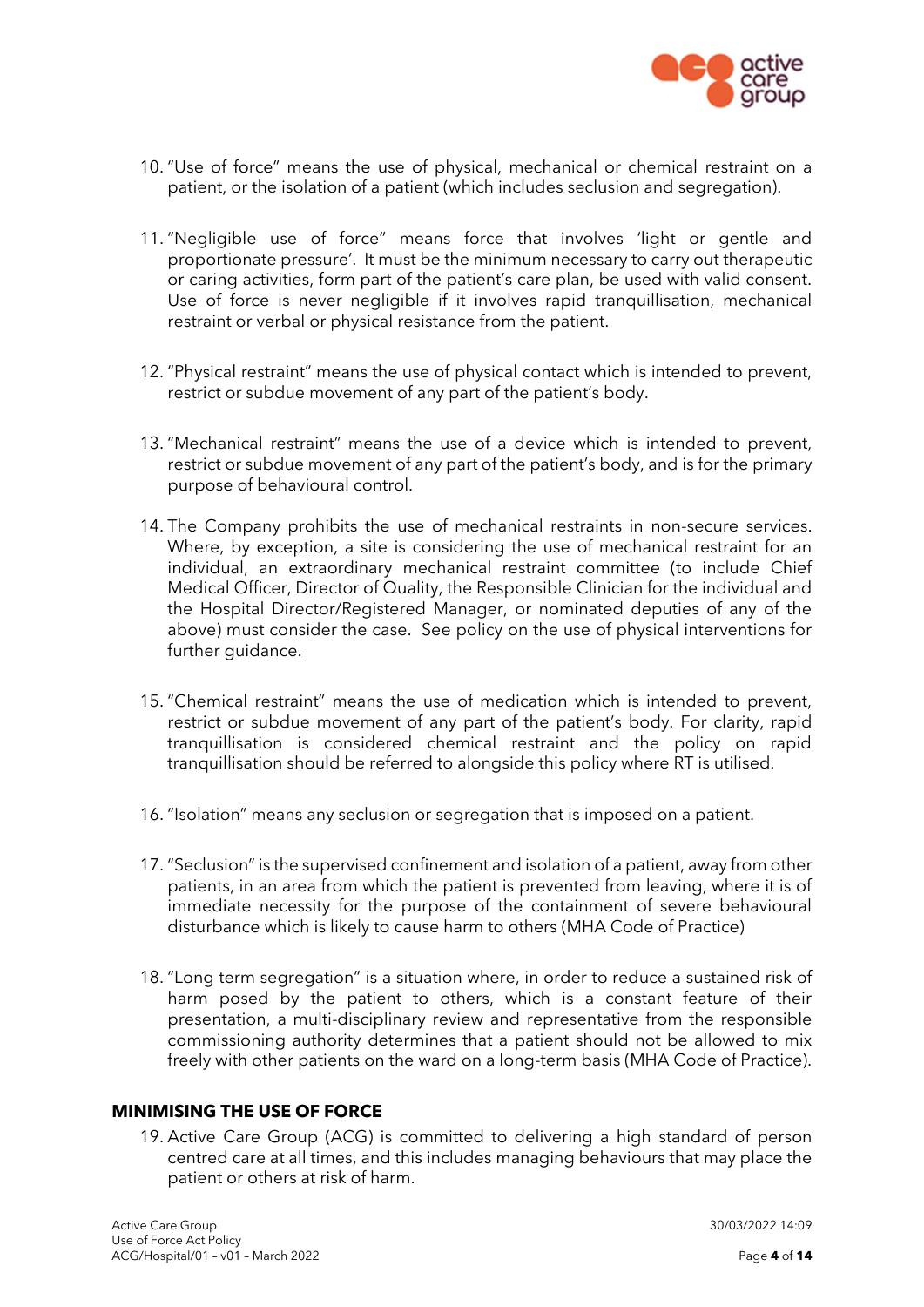

- 20. ACG promotes Positive Behaviour Support (PBS) programmes in all inpatient services. BILD defines PBS as 'An understanding of the behaviour of an individual. It is based on an assessment of the social and physical environment in which the behaviour happens, includes the views of the individual and everyone involved and uses this understanding to develop support that improves the quality of life for the person and others who are involved with them.'
- 21. All staff who support people in inpatient settings will be trained to use prevention and de-escalation as first line strategies. This means developing an understanding of potential triggers for the individual (primary prevention), in order to avoid escalation in the first place, and understanding and utilising de-escalation techniques, where primary prevention has been ineffective.
- 22. The use of force will only ever be implemented where preventative and deescalation strategies have been unsuccessful.
- 23. Where physical intervention is necessary, this will only ever be applied by staff trained to do so, using the approved technique for that service.
- 24. Post incident support to patients must be provided in accordance with the physical intervention policy and training. This must include debrief and physical health monitoring.
- 25. ACG is committed to ensuring:
	- we protect human rights and freedoms, including specifically reducing the disproportionate use of force and discrimination against people sharing protected characteristics under the Equality Act 2010
	- staff act within the law
	- force is only ever used as a last resort
	- only staff trained in approved techniques apply 'hands on' interventions
	- mechanical restraint is only ever used by exception and its use is approved by senior members of the Executive Committee, as referenced in this policy
	- all uses of chemical restraint are recognised as such and are appropriately recorded
	- all uses of physical interventions, seclusion or segregation are recognised as such and are appropriately recorded
	- that services that may use force as defined in this policy have sufficient governance arrangements in place to ensure the prompt review of any such practices as is required
	- the use of force is documented and reported on, as is required by the Use of Force Act
	- staff understand their responsibilities in relation to this policy
	- patients have access to information as require by the Act.

# **THE RESPONSIBLE PERSON**

26. The Act requires the appointment of a 'responsible person', whose role it is to ensure that the organisation complies with the requirements of the Act.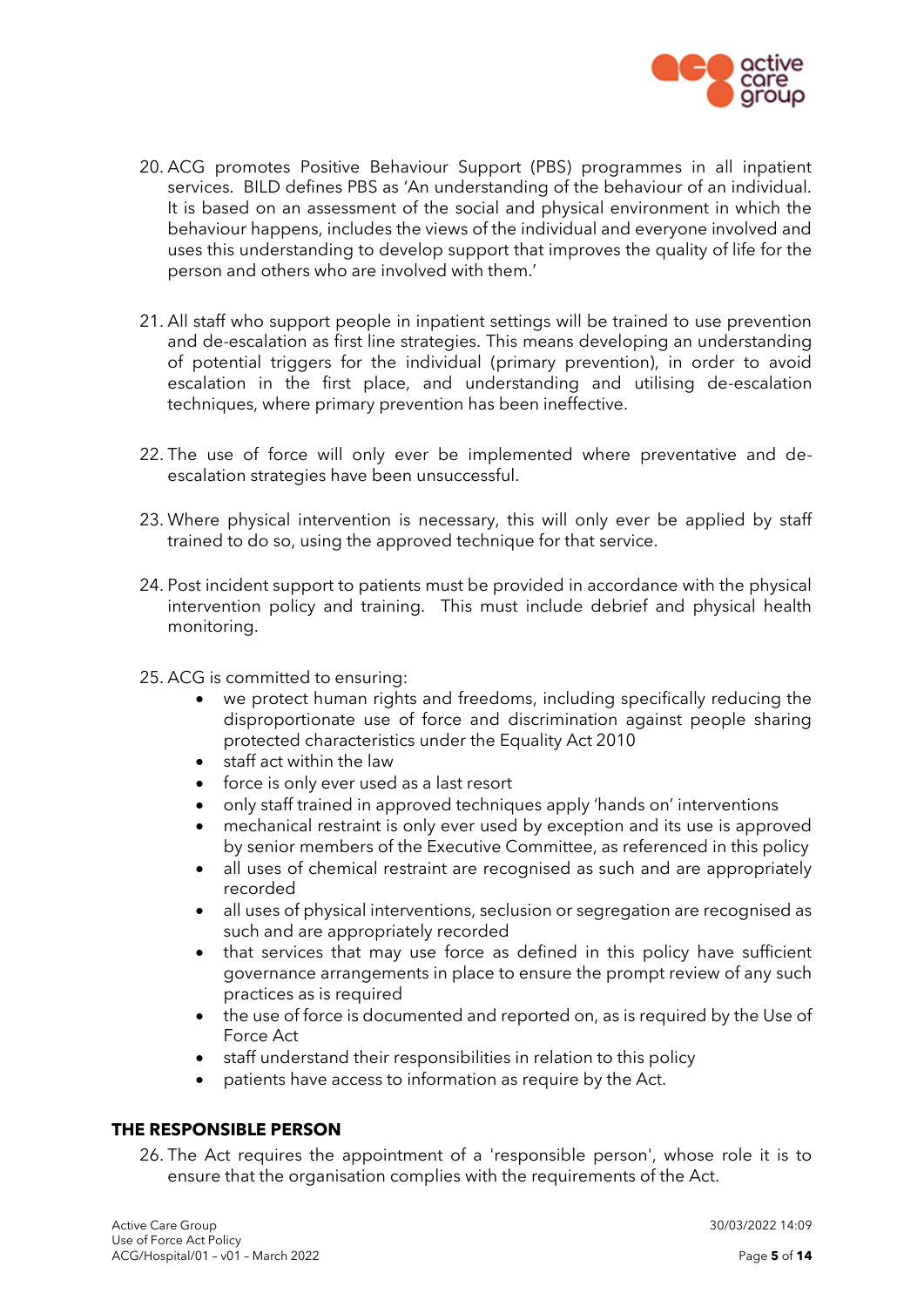

- 27. This person must be a permanent member of staff within the organisation and must have the relevant skills and experience to undertake the responsibility of this role. They must have a relevant clinical background and experience of clinical care roles where the use of force is used, along with an understanding of the needs of the patient population being served
- 28. Within Active Care Group, this will be the Chief Medical Officer.
- 29. The responsible person may delegate some of their functions under the Act to other suitably qualified members of staff within the organisation, including a deputy responsible person. Within Active Care Group this will be the Director of Quality.
- 30. The responsible person may delegate their functions under the Act to more than one relevant person within the organisation- delegated functions will include the reporting of incidents and external reporting of data. The scheme of delegation appended to this policy should be referred to for detail of delegated responsibilities.

# **ROLES AND RESPONSIBILITIES**

- 31. The responsible person (subject to the delegation of authority) has an overarching responsibility to:
	- publish a policy regarding the use of force
	- publish information for patients about their rights in relation to the use of force by staff who work in the hospital
	- ensure that staff receive appropriate training in the use of force, covering all areas as set out within the [national guidance](https://assets.publishing.service.gov.uk/government/uploads/system/uploads/attachment_data/file/1038725/Mental-Health-Units-Use-of-Force-Act-2018-statutory-guidance.pdf) and later, in this policy.
	- ensure records are kept of any use of force on a patient by staff who work in that unit, which includes demographic data across the protected characteristics in the Equality Act 2010
	- attend appropriate training in the use of force to ensure they understand the strategies and techniques their staff are being trained in. It is important they are guided by the impact of trauma on their patients and the potentially re: traumatising impact of the use of force.

## OPERATIONAL/MANAGING DIRECTORS

- 32. The Operational and Managing Directors have a responsibility to ensure that the services they oversee are compliant with all parts of this Act, specifically having oversight to ensure that:
	- staff across their services are trained as required by this policy
	- incidents of the use of force are appropriately recorded and reported
	- services are providing information to patients as required by the Act
	- the principles of staffing for safe and effective care are met, i.e. having the right number of staff with the right knowledge, skills and experience in the right place at the right time, and the impact this can have on reducing the use of force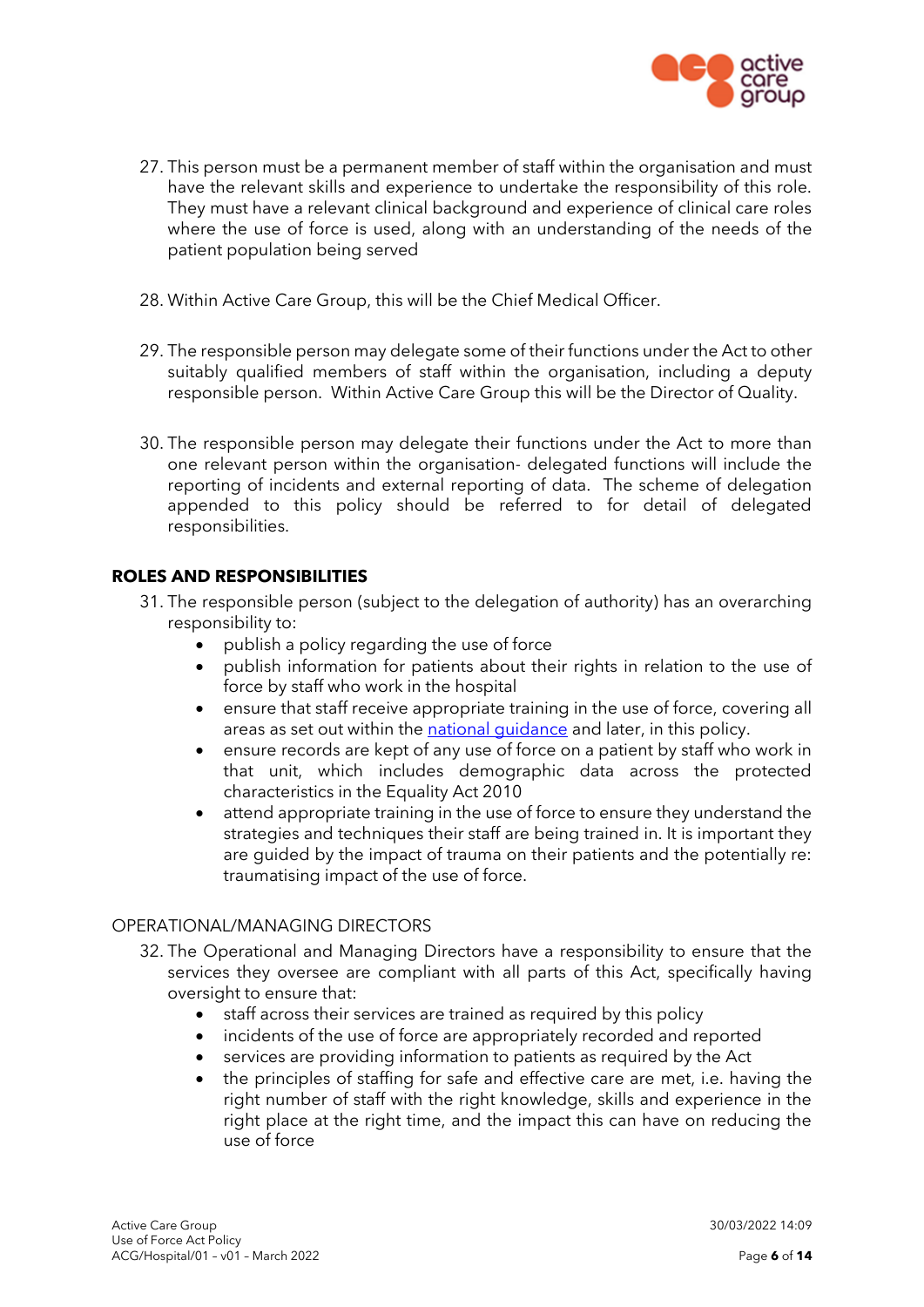

## HOSPITAL DIRECTORS/REGISTERED MANAGERS

33. Managers of services have responsibility for ensuring that:

- staff, including agency staff, working in the hospital are trained as required by this policy
- only appropriately trained staff are involved in incidents of physical intervention
- any use of physical intervention, chemical or mechanical restraint is appropriately reporting on the incident reporting system
- any such incidents of the use of force are investigated as required and that the incident cycle is closed, i.e. risk is reassessed, care plans are updated, lessons are learnt.
- any lesson learning that extends beyond the individual is shared across the service and reported through divisional governance to ensure wider learning
- patients are provided with information as required by the Act
- any concerns regarding safe staffing are raised accordingly
- the emotional impact the use of force has on staff is recognised, and that they are appropriately supported

#### ALL STAFF

- 34. All staff are responsible for ensuring that their training across all areas is up to date and that they act within the scope of their role, training and capabilities. Staff must always:
	- treat patients with dignity and respect at all times
	- only ever use force as a last resort, having exhausted other interventions
	- inform their line manager of any knowledge gaps or self-identified training needs
	- ensure incidents are reported using the incident management system
	- report concerns regarding unnecessary or excessive use of force

#### **TRAINING**

35. The responsible person must ensure staff are trained in the use of force.

- 36. All staff (including temporary, bank or agency staff) involved in using force on a patient or involved in the authorisation of the use of force must undertake training which is appropriate to the role they are undertaking, throughout all levels within the business.
- 37. Staff working in sites will undertake the training relevant to them, as identified by their line manager.
- 38. Executive board members (or equivalent) who authorise the use of force in their organisation will undertake appropriate training to ensure they are fully aware of the approaches and techniques (prevention or otherwise) their staff are being trained in. (They are not expected to complete the full training programme given to staff who are directly involved in patient care, but must receive training on the overarching principles of the use of force).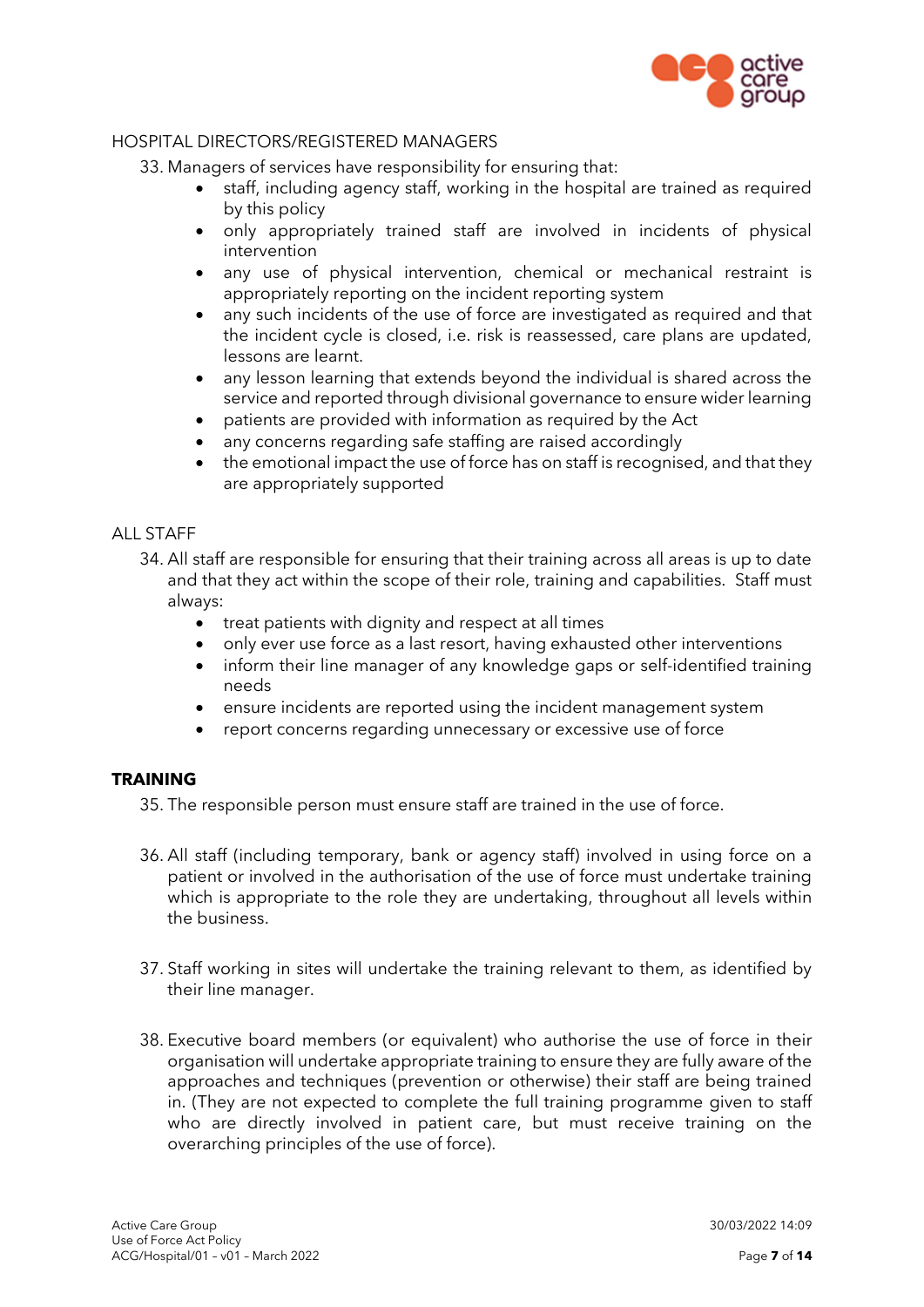

- 39. Staff training must include the following elements:
	- how to involve patients in the planning, development and delivery of care and treatment in the mental health unit,
	- showing respect for patients' past and present wishes and feelings,
	- showing respect for diversity generally,
	- avoiding unlawful discrimination, harassment and victimisation,
	- the use of techniques for avoiding or reducing the use of force,
	- the risks associated with the use of force,
	- the impact of trauma (whether historic or otherwise) on a patient's mental and physical health,
	- the impact of any use of force on a patient's mental and physical health,
	- the impact of any use of force on a patient's development,
	- how to ensure the safety of patients and the public, and
	- the principal legal or ethical issues associated with the use of force.
- 40. To ensure these principles are embedded into practice, these elements will be covered in existing training on approved physical intervention techniques (at the time of writing this policy, these are PRICE, MAYBO and PBM). Training will only be delivered by certified training providers, or staff certified by these providers as competence to do so.
- 41. To ensure staff have an awareness of the Use of Force Act itself, additional information will be provided to staff attending the training set out above.
- 42. Staff will receive training on appointment and subsequently through refresher training, as dictated by training cycles.

#### **RECORDING REQUIREMENTS**

- 43. The Act requires the responsible person to ensure the reporting of any nonnegligible use of force.
- 44. Reportable incidences of the use of force must be recorded on the incident recording system and the service manager must ensure that staff have the training, knowledge and skills to do so correctly.
- 45. This data will be reported for external monitoring via the Mental Health Services Data Set (MHSDS).
- 46. Information recorded must include:
	- the reason for the use of force:
	- the place, date and duration of the use of force;
	- the type or types of force used on the patient;
	- whether the type or types of force used on the patient formed part of the patient's care plan;
	- name of the patient on whom force was used;
	- a description of how force was used;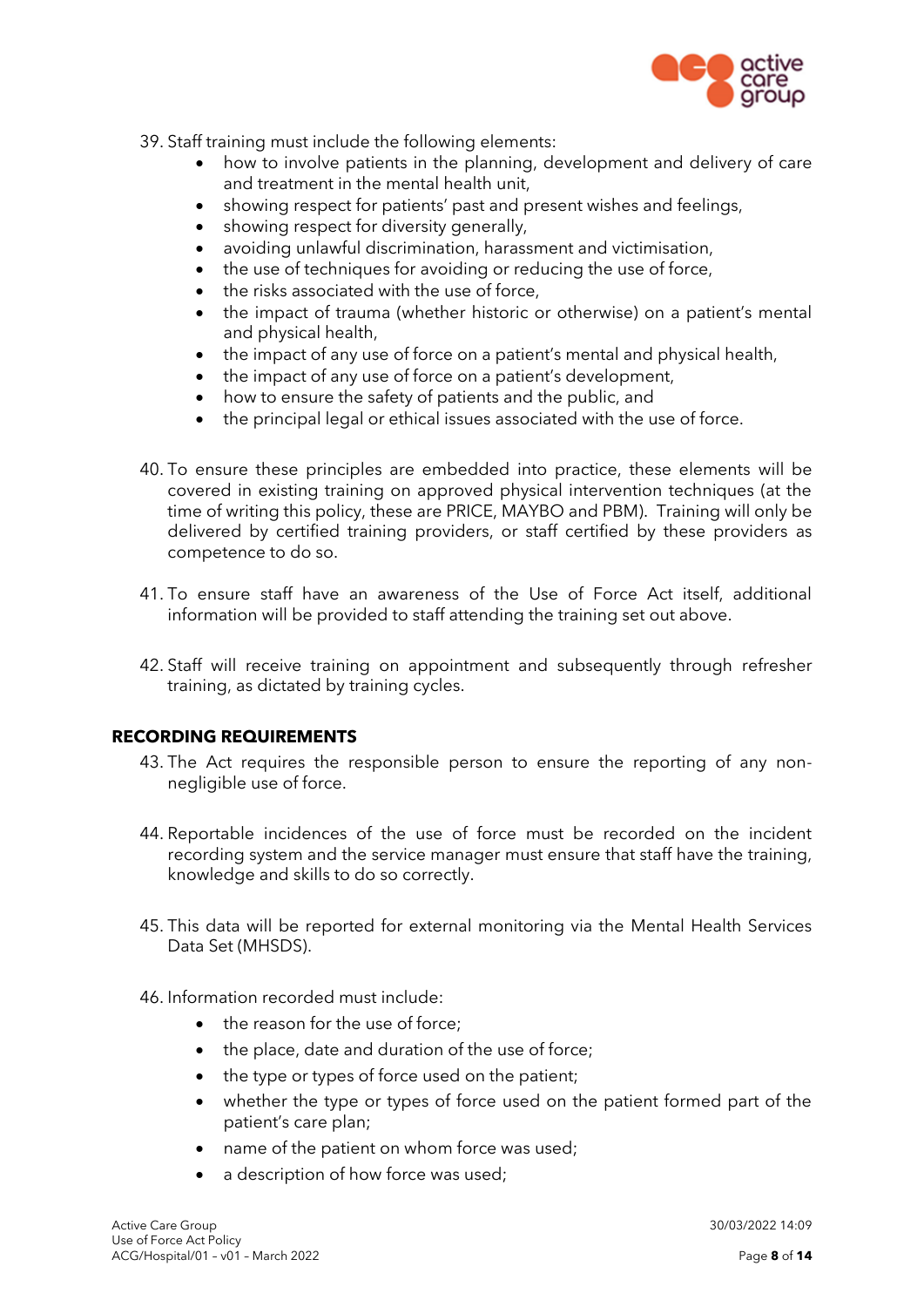

- the patient's consistent identifier;
- the name and job title of any member of staff who used force on the patient;
- the reason any person who was not a member of staff in the mental health unit was involved in the use of force on the patient;
- the patient's mental disorder (if known);
- the relevant characteristics of the patient (if known);
- whether the patient has a learning disability or autistic spectrum disorders;
- a description of the outcome of the use of force:
- whether the patient died or suffered any serious injury as a result of the use of force;
- any efforts made to avoid the need to use force on the patient;
- whether a notification regarding the use of force was sent to the person or persons (if any) to be notified under the patient's care plan (subject to the patient's consent).
- 47. The 'relevant characteristics' of the patient referred to above are (as set out in the Equality Act 2010):
	- the patient's age
	- whether the patient has a disability, and if so, the nature of that disability;
	- the patient's status regarding marriage or civil partnership;
	- whether the patient is pregnant;
	- the patient's race;
	- the patient's religion or belief;
	- the patient's sex;
	- the patient's sexual orientation.

# **NEGLIGIBLE USE OF FORCE**

- 48. The Act differentiates between the use of force, and 'negligible' use of force.
- 49. Only acts that amount to a use of force fall within the scope of the Act, guidance and this policy.
- 50. Negligible does not mean irrelevant to a person's experience of care or treatment. Whenever a member of staff makes a patient do something against their will, the use of force must always be recorded.
- 51. If a member of staffs' contact with a patient goes beyond the minimum necessary in order to carry out therapeutic or caring activities, then it is not a negligible use of force and must be recorded.
- 52. The Act defines negligible use of force as involving 'light or gentle and proportionate pressure'.
- 53. Negligible use of force, for the purpose of this policy, must also meet all of the following criteria. It must: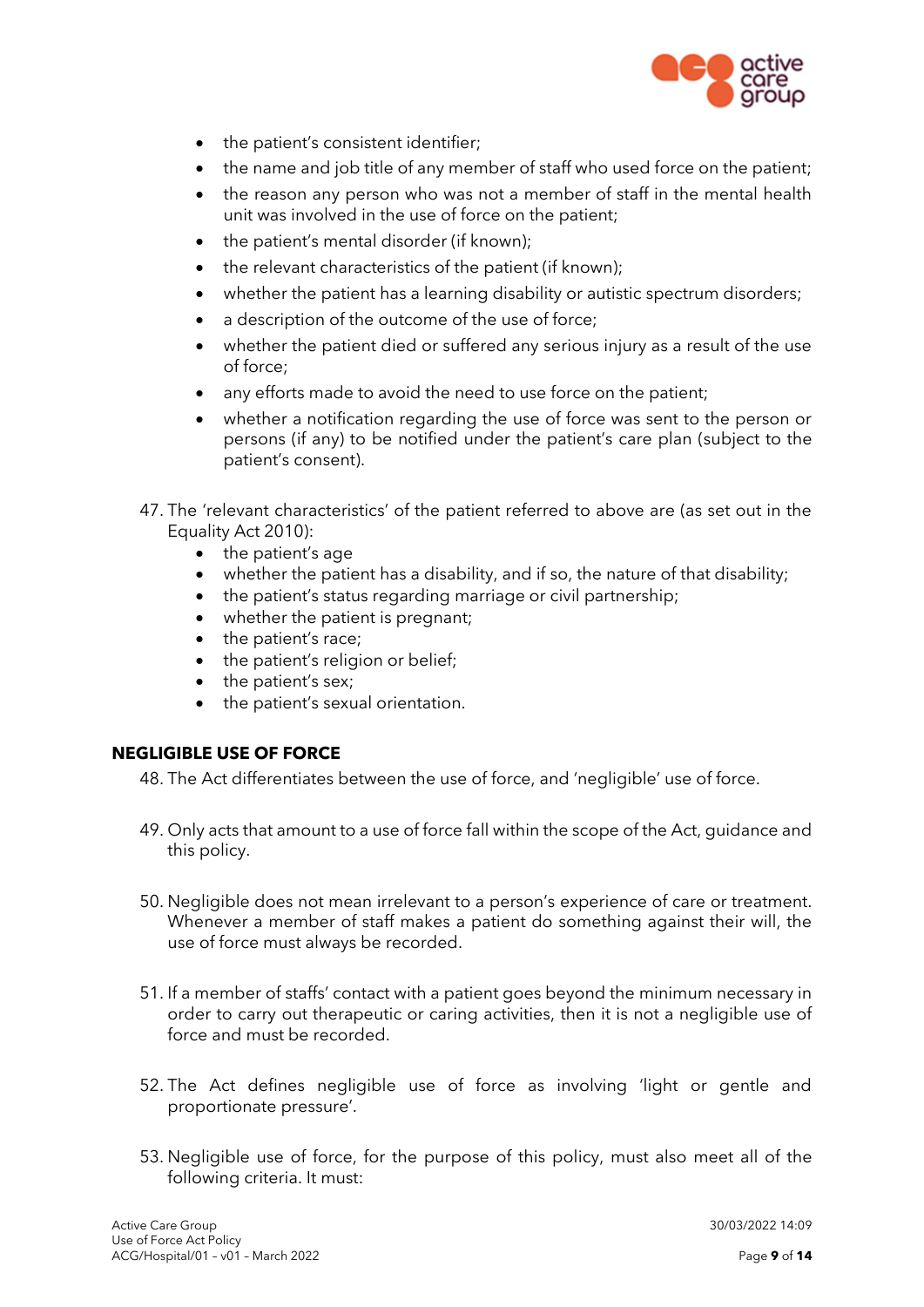

- be the minimum necessary to carry out therapeutic or caring activities
- form part of the patient's care plan
- used with valid consent given in connection with care and treatment as part of the delivery of care and treatment, as obtained from the patient
- 54. The use of force can never be considered negligible in any of the following circumstances:
	- any use of rapid tranquillisation
	- any form of mechanical restraint
	- where there is verbal or physical resistance from the patient
	- where the use of force involves the use of a wall, floor, (or other flat surface) and the use of force is disproportionate.
	- where a patient complains about the use of force either during or following the use of force.
	- someone else complains about the use of force. (This need not be a formal complaint and can include another patient telling a member of staff they are hurting a patient
	- where the use of force causes an injury to the patient or a member of staff, including scratches, marks to the skin and bruising
	- where the use of force involves more members of staff than is specified in the patient's care plan
	- if during or after the use of force, a patient is upset or distressed.

#### **CONCERNS REGARDING THE USE OF FORCE**

- 55. Where any member of staff observes or has concerns regarding the use of force they have a duty to report this accordingly.
- 56. ACG actively encourage the reporting of suspected wrongdoing as soon as possible, and staff can be assured that their concerns will be taken seriously and investigated as appropriate, and that their confidentiality will be respected wherever possible.
- 57. Staff should escalate any concerns to their line manager in the first instance. Where colleagues feel unable to do this or, it would be inappropriate to, or would prefer not to, they can raise their concerns through a number of alternative routes, including direct to the CEO at [asksylvia@activecaregroup.co.uk,](mailto:asksylvia@activecaregroup.co.uk) via the Freedom to Speak Up quardian [Karen.langton@activecaregroup.co.uk](mailto:Karen.langton@activecaregroup.co.uk) or using Safecall, an independent whistleblowing service provider (0800 915 1571 or report online at [www.safecall.co.uk/report\)](http://www.safecall.co.uk/report).
- 58. Staff should refer to the Freedom to Speak Up policy for additional information.
- 59. Where a patient, family member or any other person raises a concern regarding the use of force, this must be reported on the incident management system and escalated accordingly for investigation/response. Such concerns should never be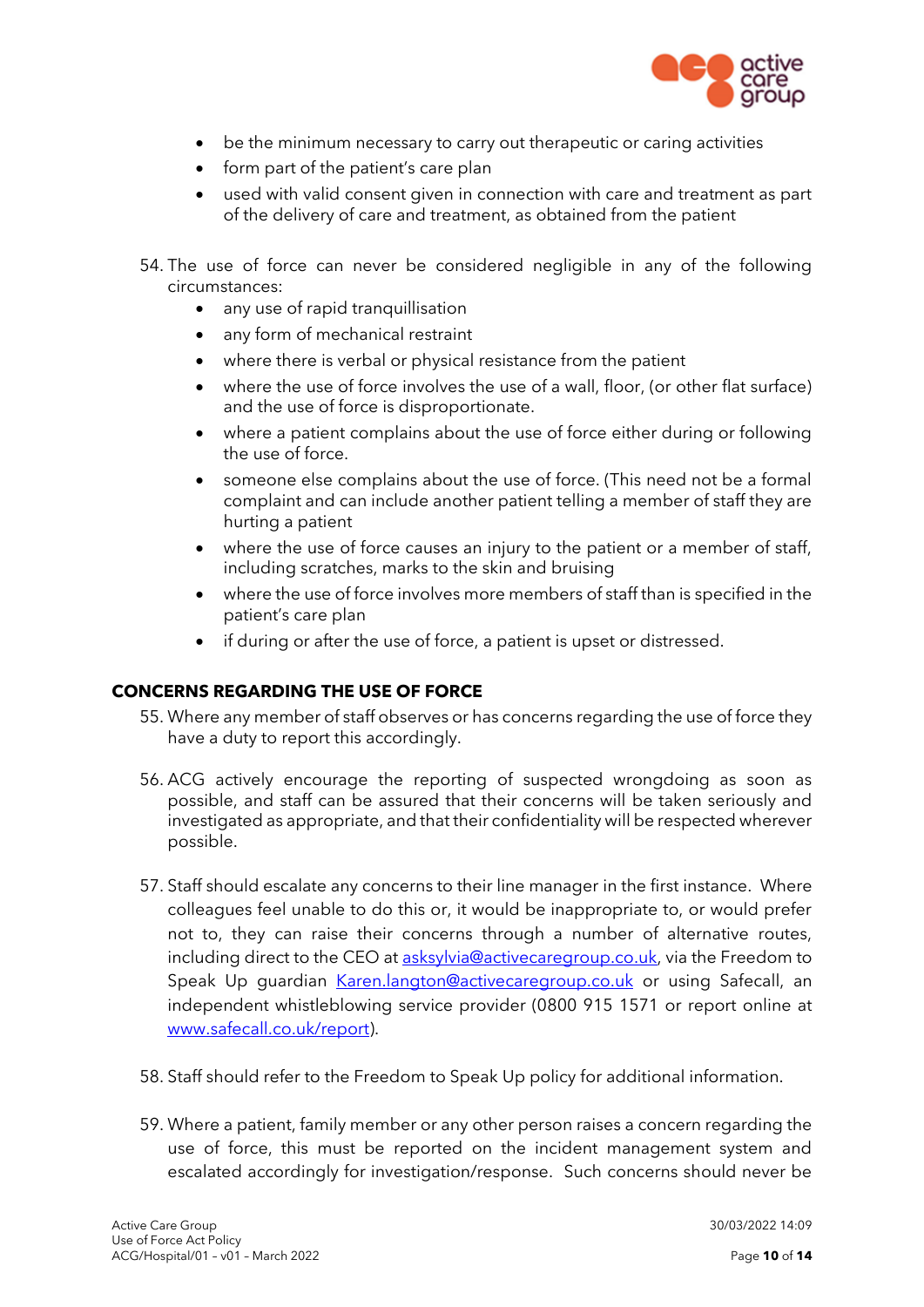

dismissed or downplayed, and staff must recognise the impact and potential trauma of witnessing physical interventions on others.

## **CONSENT AND CAPACITY**

60. Matters of consent arise in this policy specifically in relation to:

- the sharing of information with those named for notification in a care plan following the use of force
- when consenting to the use of negligible force.
- 61. Where the Act and this policy refers to the patient giving consent, this assumes the definition provided within the Code of Practice to the Mental Health Act:

"Consent is the voluntary and continuing permission of a patient to be given a particular treatment, based on a sufficient knowledge of the purpose, nature, likely effects and risks of that treatment, including the likelihood of its success and any alternatives to it. Permission given under any unfair or undue pressure is not consent."

62. Where the patient's ability to give valid consent is called into question, this should be formally assessed under the Mental Capacity Act (those aged 16 and over) or using the Gillick principles to assessment competence (in those under 16).

#### **ADDITIONAL CONSIDERATIONS FOR CHILDREN AND YOUNG PEOPLE**

- 63. Additional considerations apply in the care and treatment of children and young people, and professionals working with this particularly vulnerable group of people must be familiar with the relevant legislation (e.g. The Children's Act).
- 64. The restraint or isolation of a child or young person may be particularly traumatic for both them and for other patient who witness such incidents.
- 65. Services providing care in a CAMHS setting must ensure the rights of the child are protected at all times, specifically in situations where they are separated or isolated from others within the unit. Suitable engagement, activities, education and support must be provided.

#### **INFORMATION ABOUT THE USE OF FORCE**

- 66. The responsible person is required to consult on, publish and keep under review information, for patients about the use of force.
- 67. This is to be provided to patients on admission (and to any existing inpatients at the time the Act is enacted).
- 68. This information should also be provided to families.
- 69. The information required is listed below: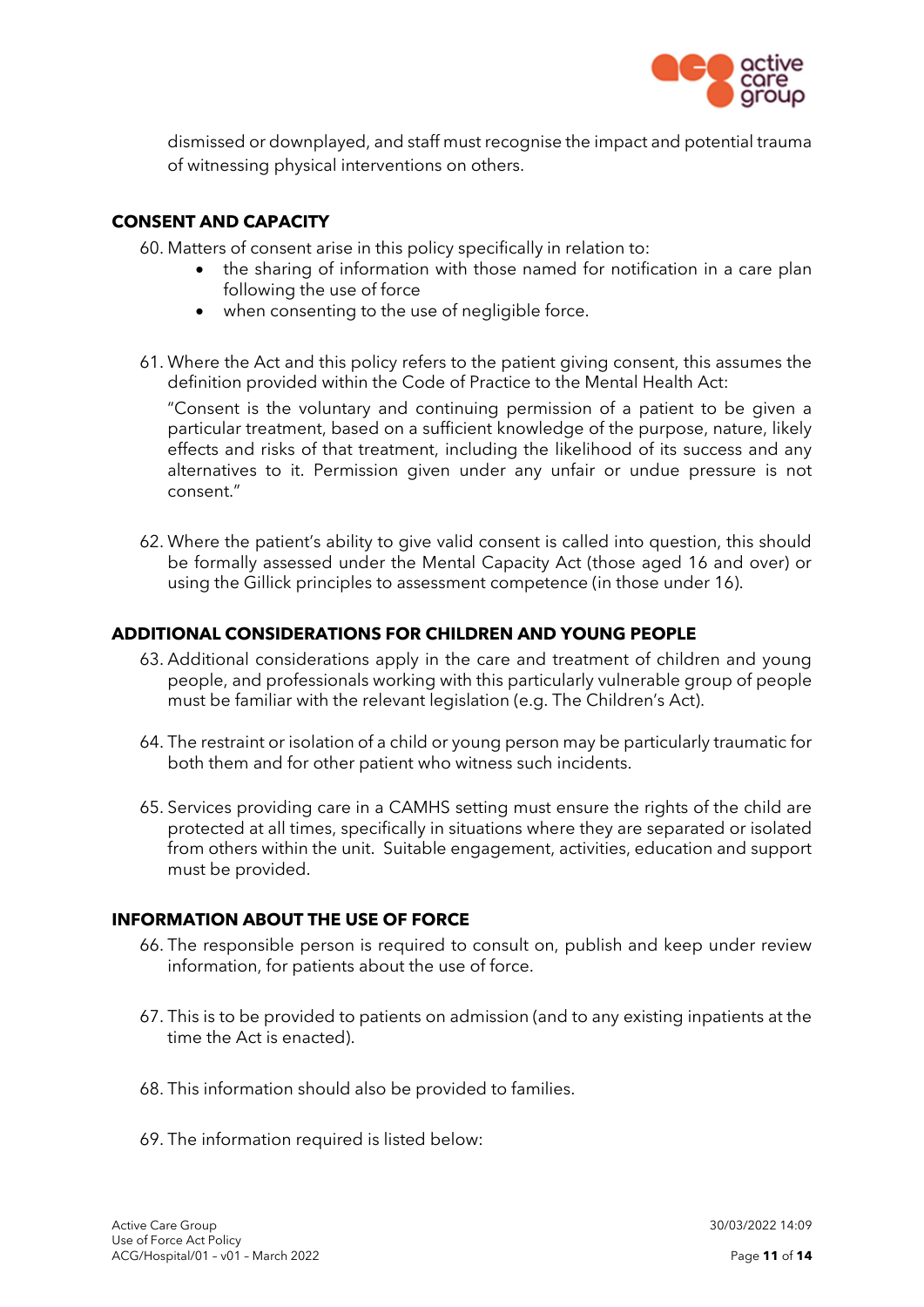

- a statement that the use of force is only ever used proportionately and as a last resort and that it can never be used to cause pain, suffering, humiliation or as a punishment
- which staff may use force and in what circumstances, and what approaches and steps will be taken to avoid using it
- details of the types of force (techniques and approaches used) which staff may use with a distinction between children and young people, adults and older people and sex
- details of how stakeholders must be involved in care planning which sets out the preventative strategies to the use of force
- details of how stakeholders must be involved in post incident reviews following the use of force
- what action the organisation will take if the inappropriate or disproportionate use of force is identified
- the patient's rights in relation to the use of force
- the patient's legal rights to independent advocacy and how to access it, the role of the IMHA and IMCA
- the organisation's complaints procedure and the process for raising concerns about abuse and breaches of human rights, and the help available from independent advocates
- information on what will be recorded and reported on the use of force
- details on how the organisation will work to co-produce policies and information with their local patient populations
- a glossary of the terms used by staff and the organisation in relation to the use of force
- details on where the policy on the use of force can be found
- details of how often the information about use of force will be reviewed and by whom
- 70. This is a significant amount of information to provide and for patients to take on board and staff must be mindful that information about the use of force must be given in a way that is open and honest, but which also does not appear as a threat or to ensure compliance.
- 71. ACG have worked with service user representatives on how best this information can be made available, and patient feedback indicated that:
	- Patients should be given information about use of force in written form as a leaflet or ideally as a poster kept on the ward or in their rooms safely
	- Information on use of force should be given gently but proactively before a restraint is necessary (i.e. process should be explained beforehand)
	- Staff should explain to patients "I don't want to put you in a hold, but will keep you safe when you are in one"
	- Staff should reassure patients that they are safe when in holds and reassurance should be given
	- Staff need to be aware that there is an imbalance of power between staff and service users, this is particularly noticeable during use of force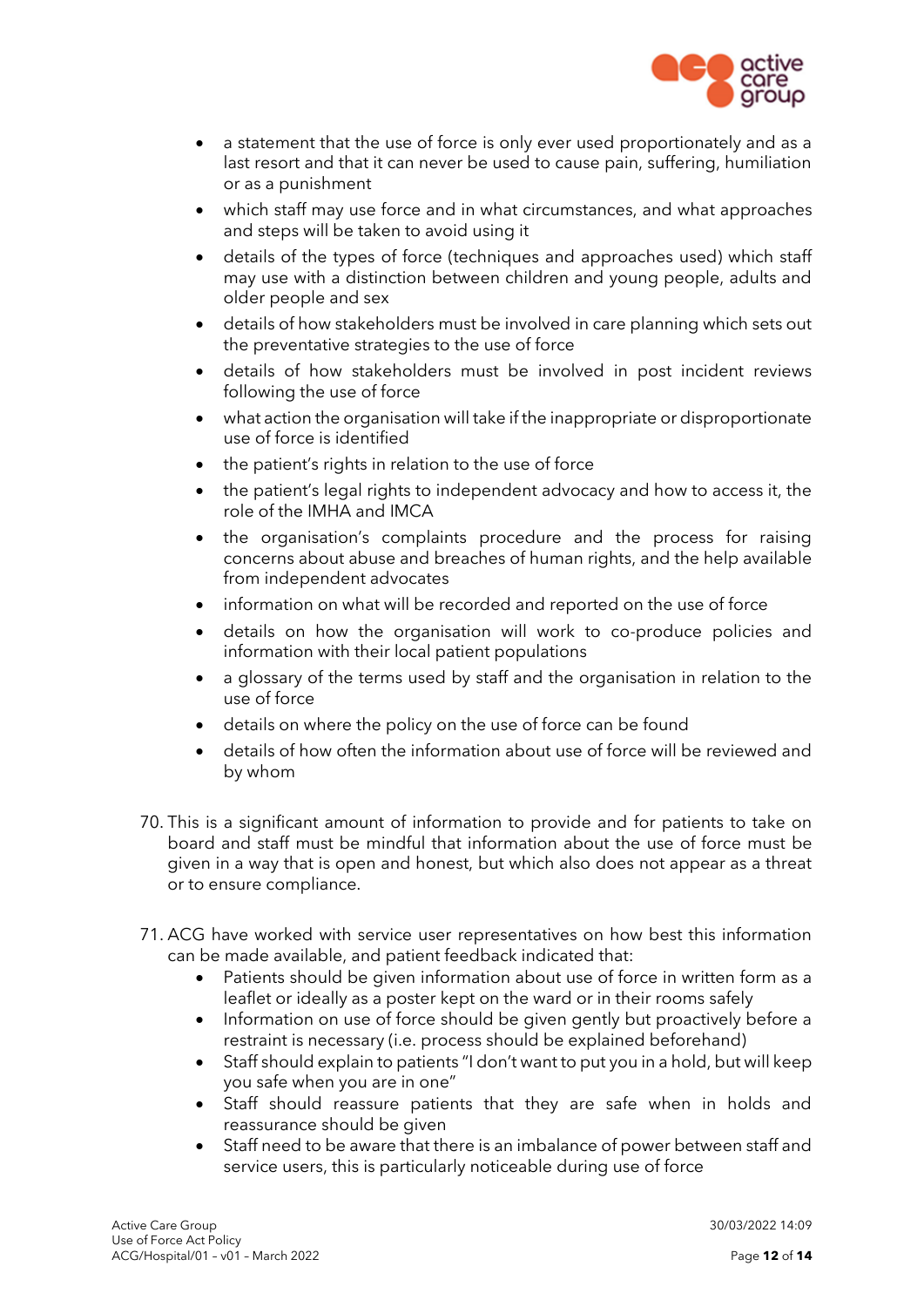

- Staff should be aware that any use of force hands on or off (restrictive practice) – can be distressing for some
- 72. Information leaflets and posters are available for sites and will reference this policy.
- 73. Service managers must implement a system locally to ensure that all patients are provided with this information and that there is documented evidence of this.

## **INVESTIGATION OF DEATH OR SERIOUS INJURY**

- 74. When a patient dies or suffers a serious injury in a mental health unit, the responsible person for the mental health unit must have regard to any guidance relating to the investigation of deaths or serious injuries that is published by:
	- the Care Quality Commission (see Part 1 of the Health and Social Care Act 2008);
	- Monitor (see section 61 of the Health and Social Care Act 2012);
	- the National Health Service Commissioning Board (see section 1H of the National Health Service Act 2006);
	- the National Health Service Trust Development Authority (which is a Special Health Authority established under section 28 of the National Health Service Act 2006);
	- a person prescribed by regulations made by the Secretary of State
- 75. Internal ACG reporting and investigation processes should be followed in addition to the above.

#### **POLICE ATTENDANCE ON SITE**

- 76. Where police attend a mental health unit to assist staff, attending officers must wear and keep operational, a body camera if reasonably practicable.
- 77. All staff should be aware that police attendance on site will likely be alarming for staff and patients alike. The [Protocol for Police and Mental Health staff in](https://rcem.ac.uk/wp-content/uploads/2021/11/Police_Use_of_Restraint_in_Mental_Health_and_LD_Settings.pdf)  [\(rcem.ac.uk\)](https://rcem.ac.uk/wp-content/uploads/2021/11/Police_Use_of_Restraint_in_Mental_Health_and_LD_Settings.pdf) provides clarity on the role of the police service in responding to incidents within mental health and learning disability settings.

#### **IMPLEMENTATION**

- 78. A Use of Force working group has been established to support the implementation of this Act and policy across relevant services.
- 79. Although staff will receive the necessary training as part of their physical intervention training on appointment and refresher, there is a need to ensure all staff are aware of requirements in the interim period.
- 80. This will be achieved by the provision of information to sites, which should be shared at local clinical governance and cascaded throughout the service via handovers and other routes as identified by the service manager.